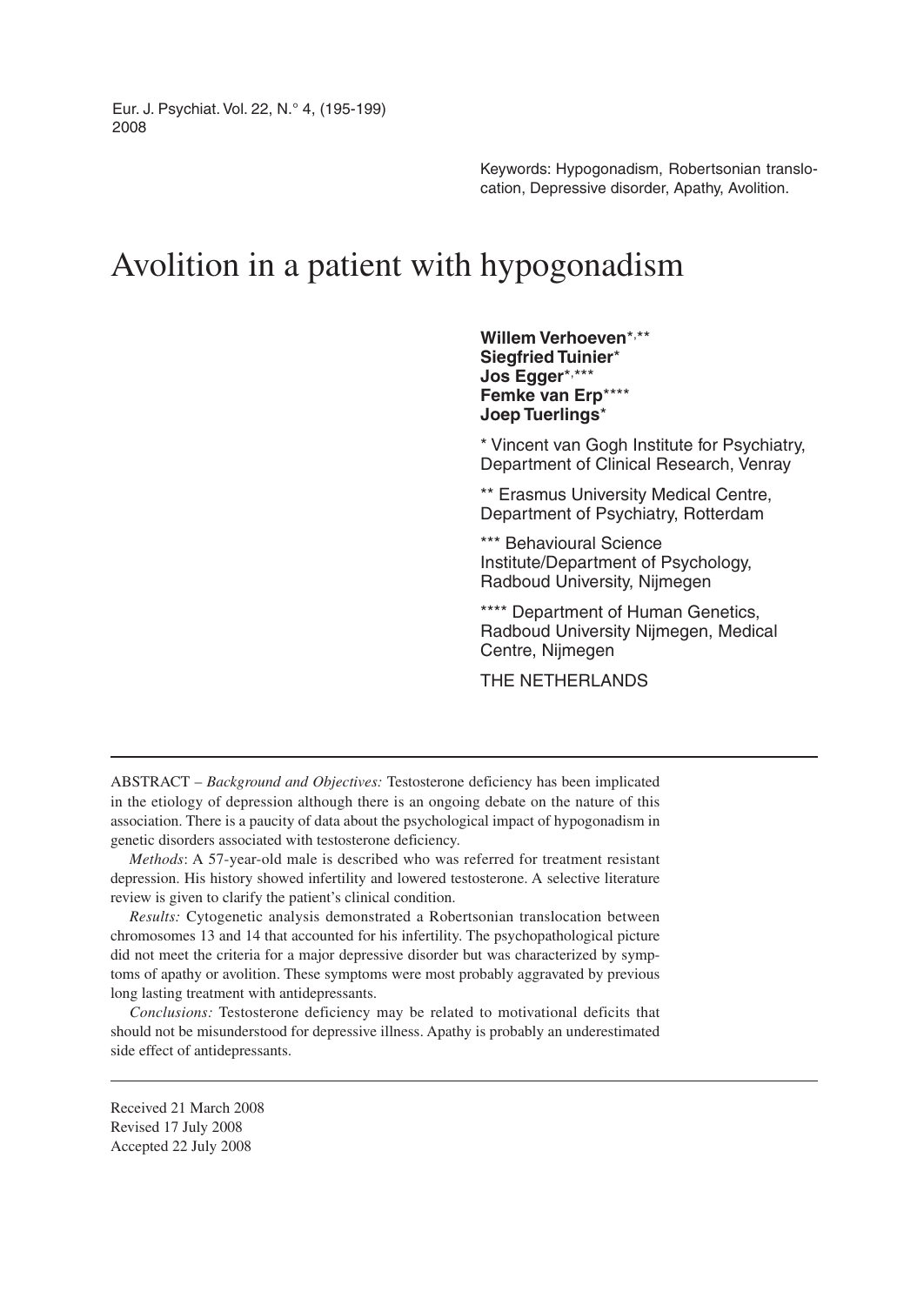## **Introduction**

In the sixties and seventies of the past century many studies have examined the chromosomal contribution to male infertility. Reported frequencies of chromosomal abnormalities range from 2.2% to 19.6% depending on the severity of male infertility<sup>1</sup>. Since the introduction of modern in vitro fertilization techniques, it is common practice to perform cytogenetic screening in patients with male infertility and chromosomal anomalies in up to 12% of cases are found of which the Robertsonian translocation 13;14 is the most frequent<sup>2-4</sup>. The majority of infertile males have normal levels of testosterone, LH and FSH. There is only one older case report about a slightly lower testosterone in a patient with this type of translocation<sup>5</sup>. In some infertile patients a primary testicular failure is present in which only low testosterone levels are found<sup>6</sup>.

It is well known that androgens like testosterone are implicated not only in sexual functions, but are thought to be also involved in aggression, social ranking and mood, although the data are difficult to interpret<sup>7,8</sup>. With respect to mood, it is hypothesized that testosterone modulates the activity of the hypothalamic pituitary adrenal axis<sup>9</sup>. Most studies about the relationship between mood and testosterone have been performed in aging men. It is still unclear whether there is a relationship between lower testosterone and major depression. Psychological dysfunctions such as irritability, fatigue, decreased sex drive, lack of motivation, and energy and a reduced feeling of well being are found that do not meet the criteria for a categorical diagnosis of major depression with or without melancholia10-13.

In male patients with oligozoospermia and testosterone deficiency caused by a cytogenetic abnormality, hypogonadism is life long present and therefore the psychological consequences of low testosterone can be hypothesized to have a major impact on the development as a whole. Reports about hypogonadism with a genetic cause on development and psychological functioning are lacking.

In this case report, a male patient is described who had been treated for a depressive illness during several decades and in whom infertility due to a genetic abnormality and low testosterone was demonstrated. These findings are discussed in relation to the testosterone-depression debate.

#### **Case report**

The patient is a 57 year old male who was referred to the department of neuropsychiatry for re-evaluation of long lasting therapy resistant mood disturbances. He was born from non consanguine parents and had 3 younger sibs. His family history showed no mental disorders. During infancy and development there were no major somatic problems. His developmental history was characterized by a certain social withdrawal and lack of motivation in all domains. Although the patient completed both elementary and high school, his professional career showed a plethora of unfinished educations and non demanding jobs. From the age of 22 there were complaints about feelings of inferiority, mood instability and problems in task completion for which he visited several psychologists and psychiatrists. In subsequent years the patient had several short lasting relationships and sexual dysfunctions. He married aged 37 and he has a 12 years old son. At the age of 51 he was declared unable to work. Two years before, a diagnosis of bipolar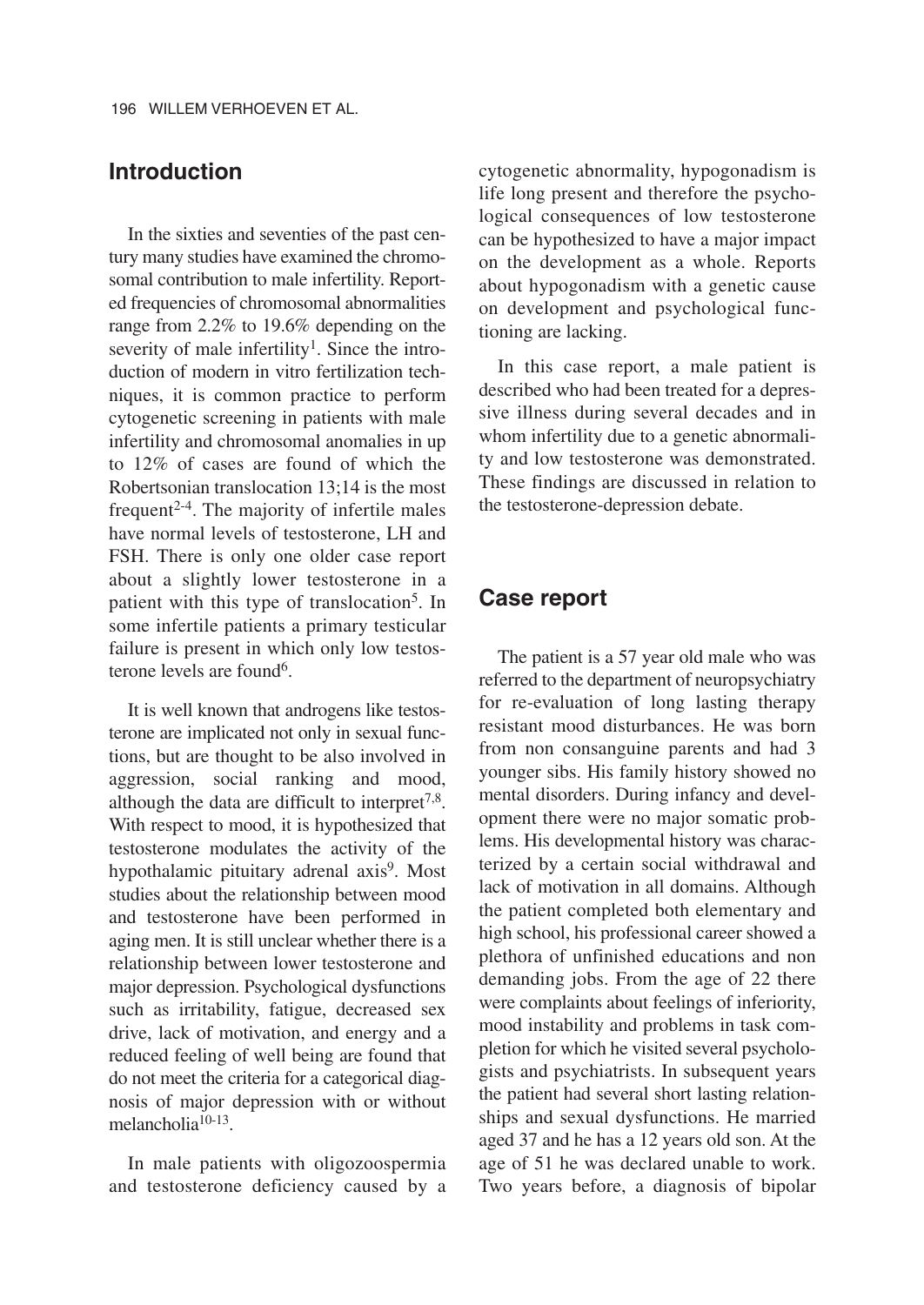affective disorder was made elsewhere for which he was treated with carbamazepine, Lithium and citalopram. During subsequent years treatment with various combinations of mood stabilizers and antidepressants did not improve his daily functioning and mood symptoms. The last 3 years his daily treatment consisted of 1500mg Lithium (0.9 mmol/l) and 1350mg (67mg/l) valproic acid.

Six years ago he developed obesity and insuline dependent diabetes mellitus type II, complicated by neuropathy that was confirmed with electromyography as well as an increased erectile dysfunction. Sildenafil was ineffective. Because of a low free testosterone (4.4 nmol/l; normal range: 10-28 nmol/l) and increased levels of LH (13,1 U/l; normal range: 2-9 U/l) and FSH (27,9 U/l; normal range:1,5-12 U/l), three years later a diagnosis of hypogonadism was made for which he was treated with testosterone once biweekly for 3 months without any effect on erectile function or general well being. For his diabetes mellitus the patient used insulin and oral antidiabetics.

At admission, the patient complained about fatigue, irritability, loss of libido, erectile dysfunction, problems in task completion and the inability to lead a self-serving life. He presented with a submissive and passive attitude, mental slowness and tiredness. Neuropsychiatric examination by means of a semi structured interview using the elements of the Comprehensive Psychiatric Rating Scale disclosed no major psychiatric disorder. Anamnestic information revealed infertility and his son was born after donor insemination. Extensive neuropsychological assessment demonstrated a total IQ of 128 (WAIS-III; verbal: 122; performal: 127), a mild to moderate impairment of attention/concentration with subsequent problems in the area of executive functioning. These mild cognitive dysfunctions were found to be embedded in a personality pattern characterized by self-devaluation combined with heightened sensitivity for critical evaluation, experiential avoidance, and low persistence. Somatic examination showed, apart from a BMI of 35 (length: 1.82m; weight: 115kg; waist circumference: 120cm), no abnormalities and normal genitals. Laboratory data showed slightly increased values for glucose and HbA1c and a testosterone level at the lower margin of the reference values (11,0 nmol/l; normal range: 9-38 nmol/l). Because of his infertility, cytogenetic analysis was performed that demonstrated a Robertsonian translocation between the chromosomes 13 and 14 (figure 1) [karyotype: 45,XY, der  $(13;14)$  (q10;q10)].



Figure 1. Robertsonian translocation 45,XYder(13;14)(q10;q10).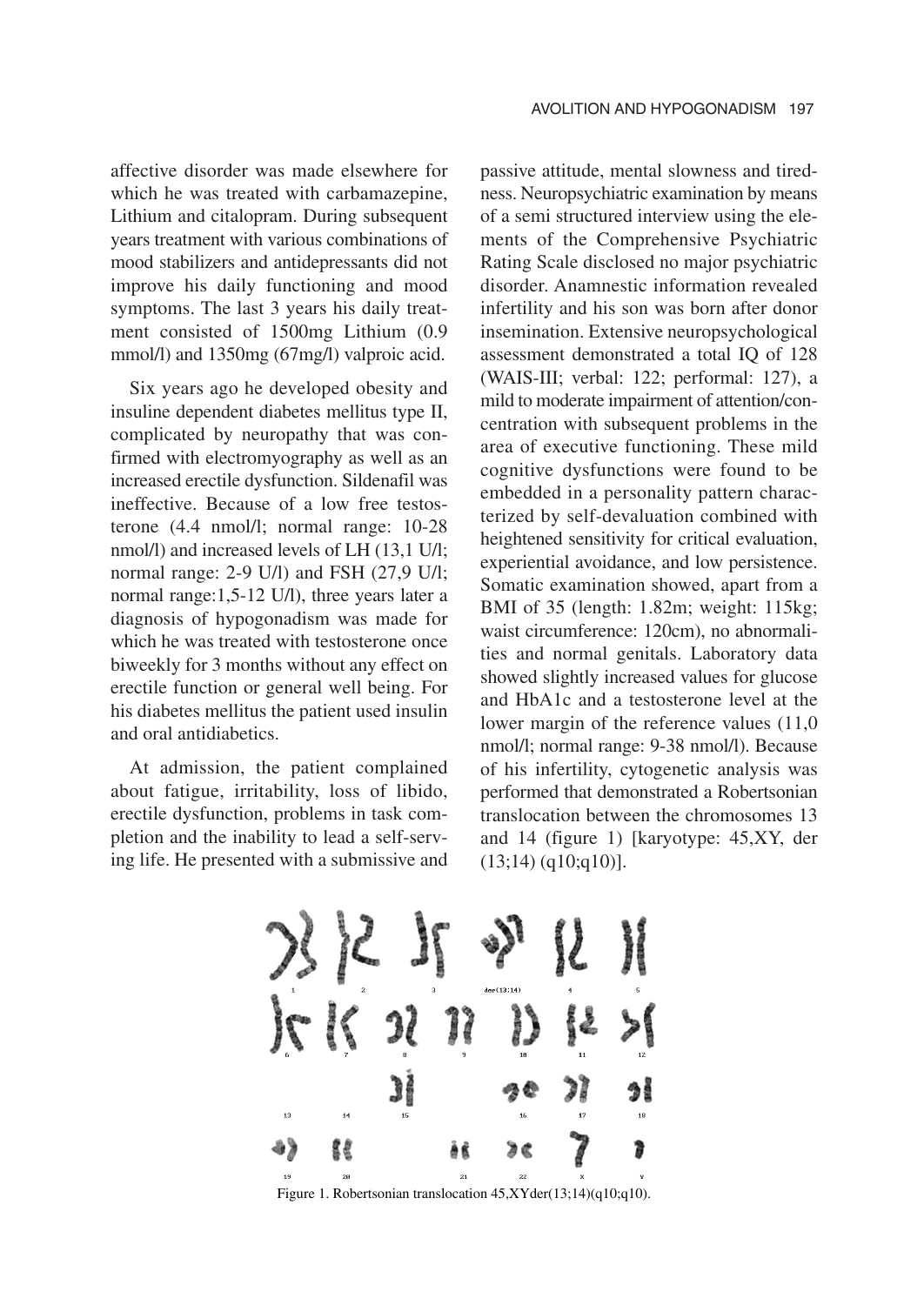During the clinical observation period, mood stabilizing agents were gradually tapered off and his medication for the diabetes mellitus was optimalized. At discharge the patient used insulin and oral antidiabetics and he reported an increased level of activity and feeling of well being.

Because of complete impotence, he underwent, after discharge, a second treatment with testosterone for 3 months that, however, was ineffective. At follow up after one year, the daily functioning of the patient was still characterized by lower psychological vitality, lack of motivation and irritability.

## **Discussion**

In the here reported patient, referred for treatment refractory depression, cytogenetic analysis demonstrated a Robertsonian translocation between chromosomes 13 and 14 associated with infertility due to oligozoospermia. His medical history mentioned a testosterone deficiency, possibly related to the cytogenetic abnormality and aggravated by the diabetes mellitus type II. After discontinuation of all psychotropics, his daily functioning improved and returned to the level he had before the prescription of antidepressants and mood stabilizers. A second trial with testosterone did not improve his erectile dysfunction neither his psychological functioning. In retrospect, his obesity was aggravated by the use of antidepressants and mood stabilizers that resulted in insuline resistance and diabetes mellitus. Moreover, his avolition and apathy increased due to treatment with antidepressants and consequently he was declared unable to work at the age of 51. It cannot be ruled out that his low testosterone levels have caused reduced insulin sensitivity $14$ .

Based on his history and the assessment of psychopathology and psychological functioning, a diagnosis of depressive disorder could not be established. In fact, his clinical condition could better be accounted for by the term 'apathy' or by the 'syndrome of avolition'. The syndrome of apathy comprises lack of motivation, diminished goal-directed cognition and reduced emotional concomitance of goaldirected behaviour $15,16$ . It is often characterized by life long passivity, low role activity, low self esteem and low life satisfaction. Avolition is a psychological state characterized by severe problems in willed action, typically presenting with a general lack of desire, drive or motivation to strive for meaningful goals, and related to executive dysfunctioning. Symptoms of apathy or dysexecutive functioning can be induced or enhanced by antidepressants, especially SSRI's, and are reported in case series with children and adults $17,18$ . In the epidemiological study by Van Geffen and coworkers, this phenomenon is listed as one of the 15 most frequently side effects reported by patients $19$ .

Since the isolation of testosterone in the early thirties of the past century, this androgen has been associated with mood disturbances and subsequently used in the treatment of 'depression'20. During the past decades, several placebo-controlled clinical trials with testosterone have been performed in hypogonadal older men, demonstrating antidepressant like effects in some but not all studies<sup>21</sup>. It should be stressed, however, that these studies deal with mild depression and that the effects are only minimal. This can be illustrated by the study by Pope and coworkers who reported an antidepressant effect that was restricted to the non-affective symptoms of the Hamilton Depression Rating Scale but not present on the Beck Depression Inventory<sup>22</sup>. The effects of testosterone may therefore reflect the reversal of age related fatigue instead of a direct effect of this androgen on depression<sup>23</sup>. As stated by